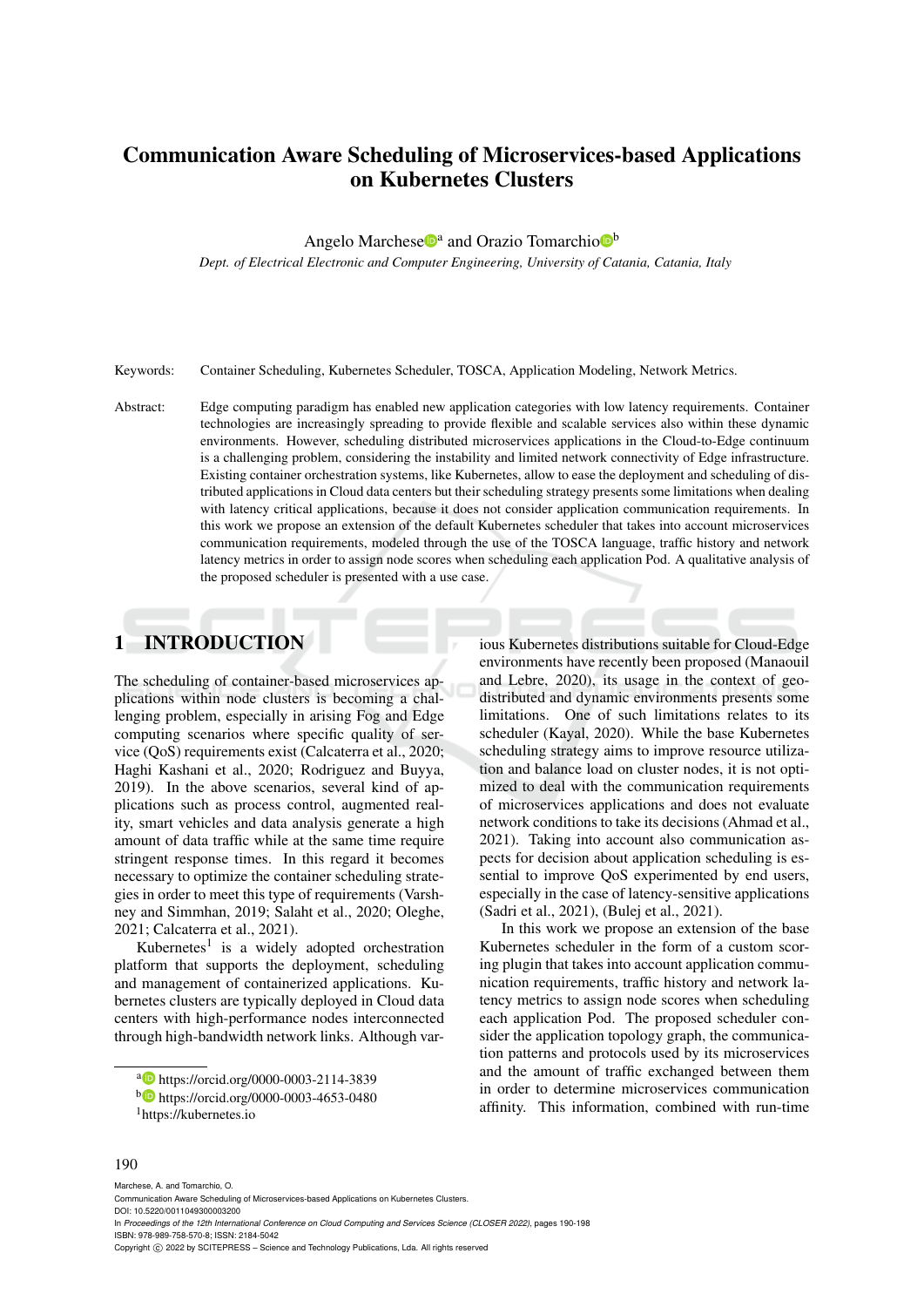node-to-node latencies, is used to optimize the placement of Pods by reducing the network distance between microservices with high communication affinities. We use the TOSCA standard (OASIS, 2020) to model the application topology because of its capabilities to represent in a high-level way the architecture of an application in terms of components and relationships between them. To this purpose we propose a custom relationship types hierarchy in order to model typical communication patterns in a microservice application.

The rest of the paper is organized as follows. In Section 2 we provide some background information about the base Kubernetes scheduler architecture and the TOSCA standard and some related works are also presented. Section 3 discusses the motivations and the design of the proposed scheduler extension, while section 4 provides some implementation details. Section 5 presents a qualitative analysis of the proposed scheduler extension when dealing with the placement of the microservices of a sample messaging application. Finally, Section 6 concludes the work.

## 2 BACKGROUND AND RELATED WORK

#### 2.1 Kubernetes Scheduler

Kubernetes is a production-grade container orchestration platform which automates the management of cloud-native applications on large-scale computing infrastructures (Burns et al., 2016). Kubernetes orchestrates the placement and execution of application containers within and across node clusters. A Kubernetes cluster consists of a control plane and a set of worker nodes. The control plane is executed by different components that run inside a master node. The worker nodes are responsible for the execution of containerized application workloads. In particular, application workloads consist of *Pods*, which in turn contain one or more containers. A Pod represents the minimal deployment unit in Kubernetes.

Among control plane components, the kubescheduler<sup>2</sup> is in charge of selecting an optimal cluster node for each Pod to run them on, taking into account Pod requirements and node resources availability. Each Pod scheduling attempt is split into two phases: the scheduling cycle and the binding cycle, which in turn are divided into different sub-phases. During the scheduling cycle a suitable node for the Pod to schedule is selected, while during the binding cycle the scheduling decision is applied to the cluster by reserving the necessary resources and deploying the Pod to the selected node. Each sub-phase of both cycles is implemented by one or more plugins, which in turn can implement one or more sub-phases. The Kubernetes scheduler is meant to be extensible. In particular, each scheduling phase represents an extension point which one or more custom plugins can be registered at. We take advantage of this extensibility property to propose our custom scoring plugin.

#### 2.2 TOSCA Standard

TOSCA is a standard designed by OASIS that defines a metamodel for specifying both the structure of a Cloud application as well as its life cycle management aspects (OASIS, 2020). The TOSCA language introduces a YAML-based grammar that allows to describe the structure of a Cloud application as a service template, which is composed of a topology template and a set of types needed to build such a template. The topology template defines the topology model of a service as a typed directed graph, whose nodes, called *node templates*, model the application components, and edges, called *relationship templates*, model the relations occurring among such components. Each node template is associated with a node type that defines the properties of the corresponding component. In our work, the use of the TOSCA standard aims to model the topology of a microservice-based application, in particular the relationships between microservices in terms of their communication interactions.

#### 2.3 Related Work

In the literature, there is a variety of works that propose extensions of the default Kubernetes Pod scheduling strategy in order to deal with the communication requirements of modern latency-sensitive and data-intensive applications, especially those executed in Cloud-Edge environments.

In (Rossi et al., 2020) an orchestration tool is presented that extends Kubernetes with adaptive autoscaling and network-aware placement capabilities. The authors propose a two-step control loop, in which a reinforcement learning approach dynamically scales container replicas on the basis of the application response time, and a network-aware scheduling policy allocates containers on geo-distributed computing environments. The scheduling strategy uses a greedy heuristic that takes into account node-to-node latencies to optimize the placement of latency-sensitive applications. The problem with the proposed solution is

<sup>2</sup>https://kubernetes.io/docs/concepts/scheduling-evict ion/kube-scheduler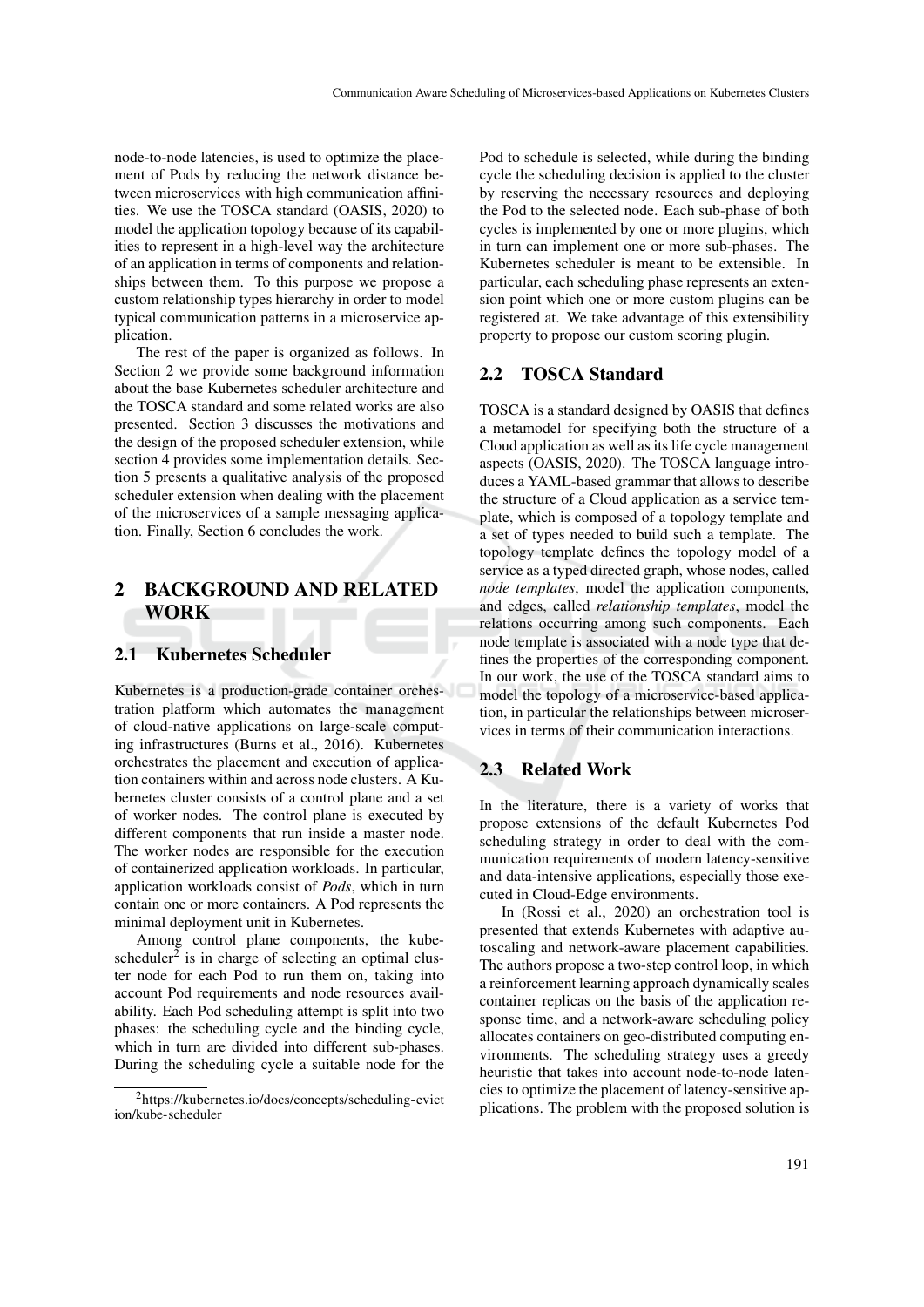that it optimizes the placement of each microservice without considering interactions with other microservices.

In (Wojciechowski et al., 2021) a Kubernetes scheduler extender is proposed that uses application traffic historical information collected by Service Mesh to ensure an efficient placement of Service Function Chains (SFCs). During each Pod scheduling, nodes are scored by adding together traffic amounts, averaged over a time period, between the Pod's microservice and its neighboors in the chain of services executed on those nodes. As in our work, historical application traffic is measured, but the proposed scheduler does not take into account current node-to-node latencies, neither communication patterns between microservices.

In (Caminero and Muñoz-Mansilla, 2021) an extension to the Kubernetes default scheduler is proposed that uses information about the status of the network, like bandwidth and round trip time, to optimize batch job scheduling decisions. The scheduler predicts whether an application can be executed within its deadline and rejects applications if their deadlines cannot be met. Although information about current network conditions and historical job execution times is used during scheduling decisions, communication interactions between microservices are not considered in this work.

In (Toka, 2021) a Kubernetes edge-scheduler is presented that takes into account the node-to-node network latencies, and the applications' latency requirements in the scheduling decisions about the application components. The scheduler is based on an heuristic algorithm, which optimizes the placement of latency sensitive applications in a geographically distributed infrastructure. A re-scheduler is responsible for container migration in order to improve resource utilization in the infrastructure. In this work, however, microservice-to-microservice communication patterns and exchanged traffic amount are not taken into account during scheduling decisions.

In (Nastic et al., 2021) a scheduling framework is proposed which enables edge sensitive and Service-Level Objectives (SLO) aware scheduling in the Cloud-Edge-IoT Continuum. The proposed scheduler extends the base Kubernetes scheduler and makes scheduling decisions based on a service graph, which models application components and their interactions, and a cluster topology graph, which maintains current cluster and infrastructure-specific states. However, this work also does not consider historical information about traffic amount exchanged between microservices in order to determine their run time communication affinity.

Like the aforementioned research works, in our work we propose an extension of the default Kubernetes scheduler that makes its scheduling decisions based on the type of communication between microservices, the historical traffic amount exchanged between them and the current network state of the cluster. A distinctive contribution of our work, is the application-awareness of the proposed scheduling strategy, aimed to take into account the topology graph of a microservices-based application.

#### 3 SCHEDULER DESIGN

#### 3.1 Motivation

Although Kubernetes is the de-facto container orchestration platform for Cloud environments, its default scheduling strategy presents some limitations when dealing with node clusters dislocated in the Cloudto-Edge continuum (Kayal, 2020). Edge environments consists of geographically distributed nodes with high heterogeneity in terms of computational resources and network connectivity. Edge infrastructure is more dynamic and unstable than that of Cloud data centers and is characterized by more frequent node failures and network partitions (Khan et al., 2019). Furthermore, recent applications such as Internet of Things (IoT), data analytics, augmented reality and video streaming services demand stronger requirements in terms of response latency and network bandwidth than traditional web applications (Gedeon et al., 2019). All of this poses serious challenges in ensuring these new Quality of Service (QoS) requirements are met (Haghi Kashani et al., 2020), a task that the default Kubernetes scheduler isn't able to handle well for several reasons.

One problem relates to the variety of metrics and node resource types that are considered during each scheduling decision. The scheduler mainly considers CPU and memory limits and requests that are specified in the Pod resource description. However it doesn't consider Pods network bandwidth requirements and its availability on cluster nodes and node-to-node latency, which are critical parameters to schedule communication-intensive and latency sensitive applications. Kubernetes allows to define extended resources for which it is possible to specify requests and limits in the Pod description, but, as for CPU and memory resources, the scheduler doesn't consider their actual utilization in each cluster node when making its scheduling decisions. To evaluate the utilization level of a node resource, the scheduler considers the sum of the values required for that re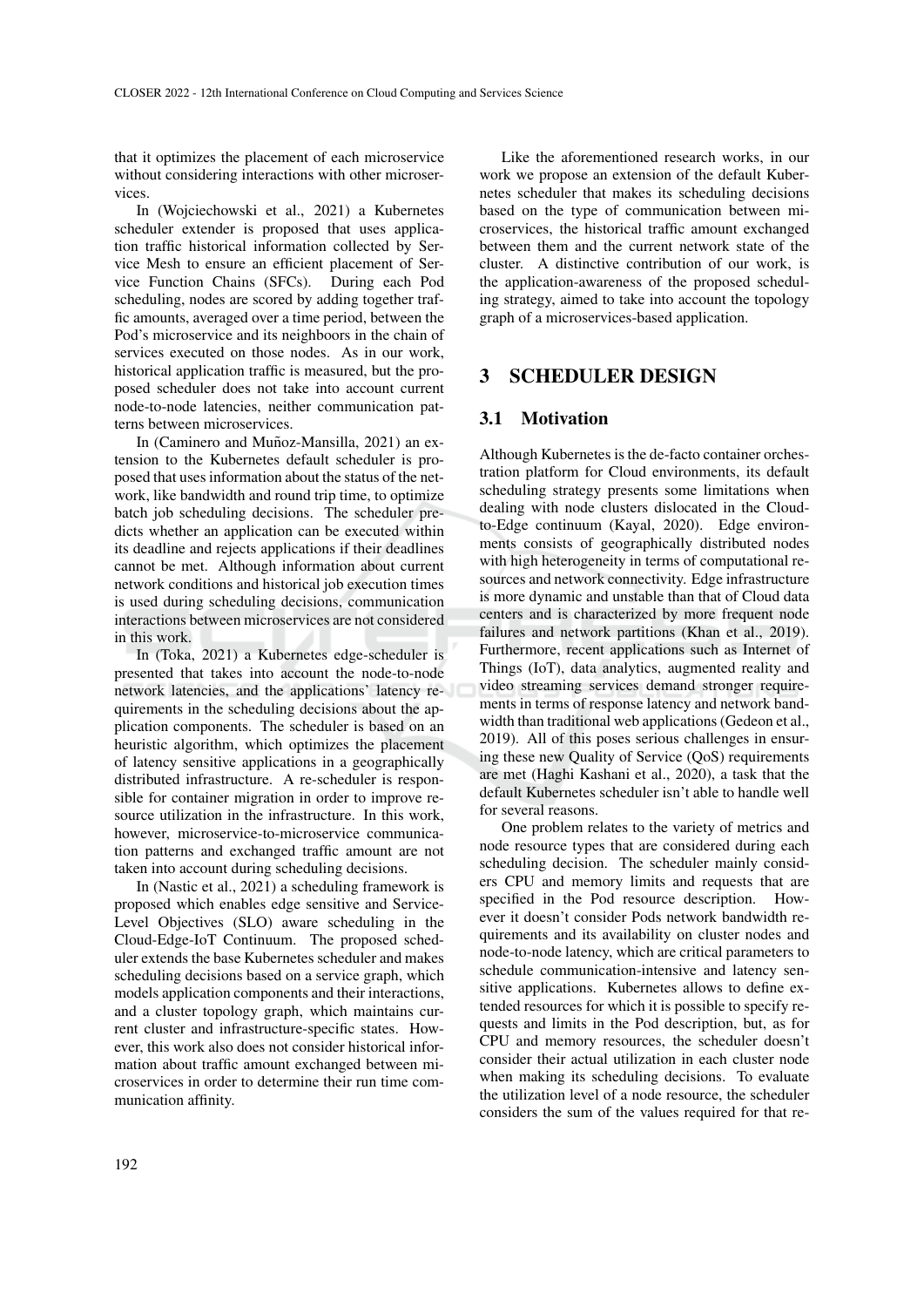source by each Pod running on that node. This means that the estimated resource utilization may not match with its run-time value. Considering the run-time cluster state and network conditions during scheduling decisions is critical in dynamic environments like Edge clusters. In addition, the Kubernetes scheduler only evaluates the current view of the system, not taking into account the historical information related to resource utilization, node and network failures and application performances. Another limitation, probably the most important, relates to the applicationawareness level of the scheduling decisions. Kubernetes allows to specify resource requirements, Pod-to-node and Pod-to-Pod affinity and anti-affinity rules for Pod scheduling. However the Kubernetes scheduler isn't able to make its placement decisions based on the application topology and microserviceto-microservice communication patterns and traffic history.

In this work we just propose an extension for the Kubernetes scheduler with the aim to overcome some of the aforementioned limitations, in particular those related to network communication between microservices.

#### 3.2 Overall Architecture

The proposed Kubernetes scheduler extension is designed to ensure that network communication aspects are also taken into account during each Pod scheduling decision. In particular, the aim is to ensure that each scheduling decision is also made according to the topology of the application to be deployed, the communication patterns between microservices, the history related to the amount of traffic exchanged between them and the run-time network state, in terms of the communication latencies between cluster nodes. Run-time network conditions and application communication requirements are essential information to optimize container placement decisions in order to reduce end-to-end latencies experimented by end users (Aral et al., 2019).

The basic idea of the proposed scheduler is that, when scheduling a microservice Pod, the type and the amount of traffic exchanged with other microservices and the current node-to-node latencies are taken into account. In a microservices-based application a generic user request consists of a chain of subrequests and its end-to-end latency is determined by the sum of the latencies of each service call in the chain. This means that in order to obtain lower endto-end latencies it is not sufficient to minimize the network latency between end users and the front-end components of an application, but it is necessary to

consider the whole application topology graph and try to schedule each microservice on the basis of the other microservices placement.

The proposed scheduler extension operates with the aim to minimize the network distance between the microservices that communicate through critical communication channels. Critical communication channels are those channels that use synchronous and blocking communication protocols or those through which a high amount of traffic is exchanged. In general, critical communication channels are those that represent bottlenecks in a chain of requests. Scheduling microservices that communicate through critical channels on the same node or in nodes with a limited end-to-end network latency allows to reduce application response times.

The extension is realized in the form of a custom scoring plugin. This plugin extends the base Kubernetes scheduler scoring phase and, for each Pod to schedule, it assigns a score to each candidate node that passes the filtering phase. The node scoring algorithm of the custom plugin takes as inputs two parameters: the node-to-node communication latency values and the microservice-to-microservice communication affinity values. The former are determined by real time network measurements performed by network probes and collected by a metrics server. The latter are associated to each communication channel between two microservices and are a combination of a static and a dynamic contribution. The static contribution depends on the communication pattern and protocol of the corresponding channel. The more synchronous the communication channel protocol, the higher this value. The dynamic contribution is directly proportional to the average value of the amount of traffic exchanged through the communication channel up to that time. Microservices that communicate through critical channels are those with the higher communication affinity values. Further details of the application topology modeling and node scoring algorithm are provided in the following subsections.

#### 3.3 Application Topology Modeling

One fundamental aspect of the proposed scheduler extension is that it also makes its decisions on the basis of the application topology graph. This graph contains the microservices that make up an application as nodes and the communication channels used to communicate between them as links.

Unlike the base Kubernetes scheduler implementation that mainly considers low level resource requirements, the proposed extension allows to spec-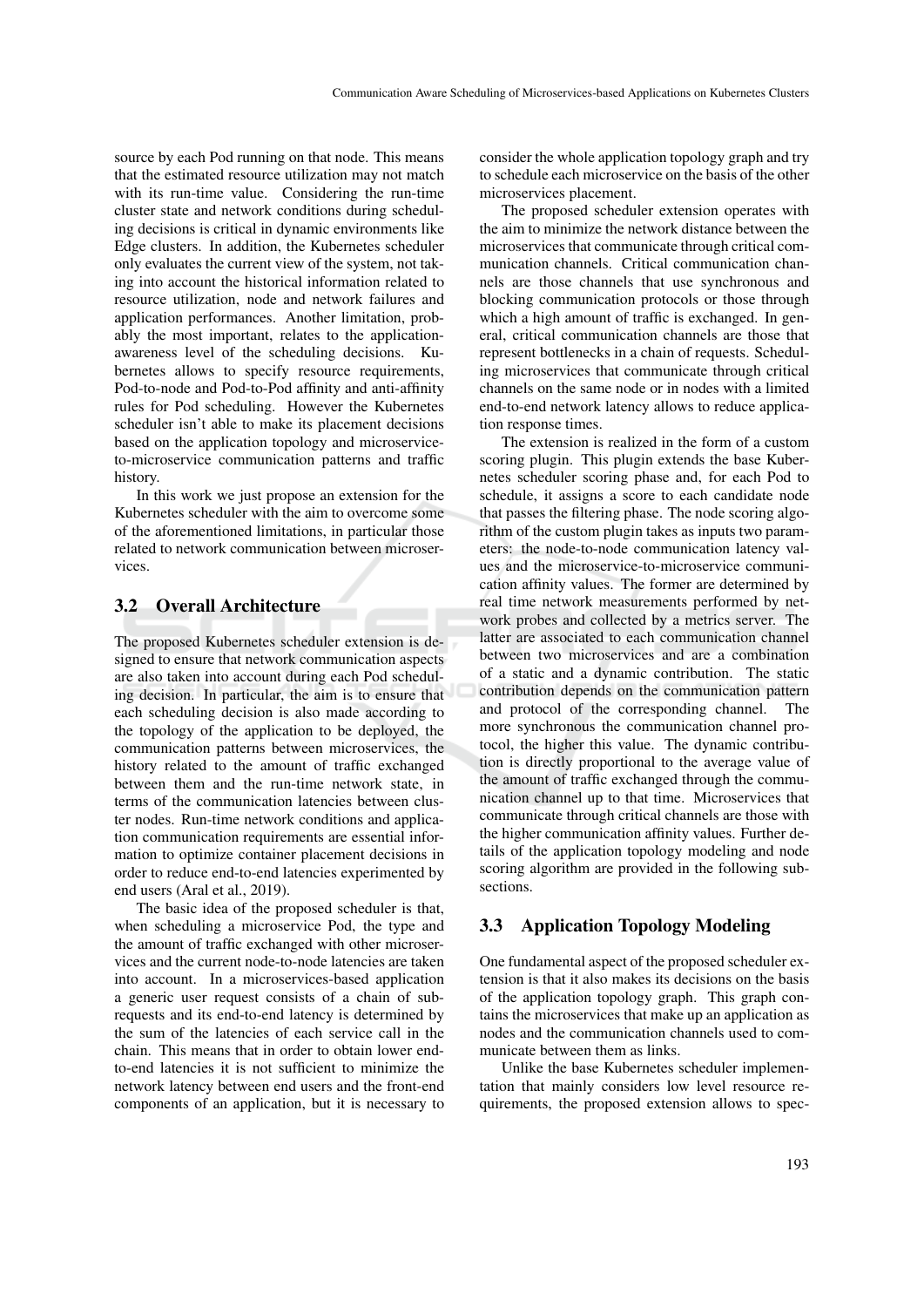

Figure 1: Relationship types hierarchy.

ify higher level requirements that relate with the application composition and its microservice-tomicroservice communication patterns. The idea behind our reasoning is that a scheduling strategy based on application architecture and topology information can improve the quality and effectiveness of microservice deployments and allows to realize scheduling strategies customized for the specific application needs. High-level requirements can also relate to the resiliency, availability and reliability of an application. However, in this work we mainly consider those related with the communication aspects, because they are the most critical when dealing with communication-intensive and latency sensitive applications.

A fundamental requirement in the application modeling task is to give the application architect a tool that allows him to model the application topology in a high level and qualitative manner, following an intent modelling approach (Tamburri et al., 2019). This way the application modeler does not have to deal with quantitative parameters and low level details, but he only needs to know the microservices that make up an application and the protocols they use to communicate between them. For this purpose we propose the use of the TOSCA standard for modeling the application topology graph. The application topology graph is modeled as a TOSCA service template where node templates represent microservices and the relationship templates the communication channels between them.

To model the various types of communication channels that characterize typical microservice applications, a custom hierarchy of relationship types is defined, shown in Figure 1. The relationship type *PriorityRoute* is the base type for which the property *priority* is defined. This property represents the priority level associated with the corresponding communication channel and for each type in the hierarchy a default value is assigned. The higher this value,

more critical the communication channel is. The relationship types hierarchy is defined in such a way that a higher priority value is associated with the synchronous and heavyweight communication protocols. As an example, relationship types derived from *SynchronousRoute* have a higher priority than those derived from *AsynchronousRoute*. The proposed relationship types hierarchy is only a sample hierarchy that models typical communication patterns in a microservices application. It can be extended with new custom types and the default priority values can be overridden in each relationship template inside a service template.

#### 3.4 Scoring Algorithm

The proposed scheduler extension is realized in the form of a custom scoring plugin. For each Pod to be scheduled, the plugin assigns a score to each candidate node of the cluster that has passed the filtering phase. The scores calculated by the custom plugin are then added to the scores of the other scoring plugins. Algorithm 1 shows the details of the scoring algorithm of the proposed plugin.

| Algorithm 1: Node scoring algorithm.                           |
|----------------------------------------------------------------|
| <b>Input:</b> pod, node, channels, latencies, clusterNodes     |
| <b>Output:</b> score                                           |
| 1: $score \leftarrow 0$                                        |
| <b>for</b> cn in clusterNodes <b>do</b><br>2:                  |
| $pScore \leftarrow 0$<br>3:                                    |
| for $p$ in cn. pods do<br>4:                                   |
| <b>if</b> areNeighbors(pod, p) <b>then</b><br>5:               |
| $sc \leftarrow \alpha \times channels[pod, p]. priority$<br>6: |
| $dc \leftarrow \beta \times channels[pod, p].traffic$<br>7:    |
| $pScore \leftarrow pScore + sc + dc$<br>8:                     |
| end if<br>9:                                                   |
| end for<br>10:                                                 |
| if $cn == node$ then<br>11:                                    |
| 12:<br>$score \leftarrow score + \gamma \times pScore$         |
| else<br>13:                                                    |
| $\delta \leftarrow 1/latencies[node, cn]$<br>14:               |
| score $\leftarrow$ score $+\delta \times pScore$<br>15:        |
| end if<br>16:                                                  |
| 17: <b>end for</b>                                             |

The algorithm takes as inputs the Pod to be scheduled, the node to be scored, the list of channels in the application graph and the set of nodes in the cluster. The final node score is the weighted sum of partial scores calculated for each cluster node. The weight associated with each partial score depends on whether the corresponding cluster node is the node to be scored or not. If it is, the weight is the pa-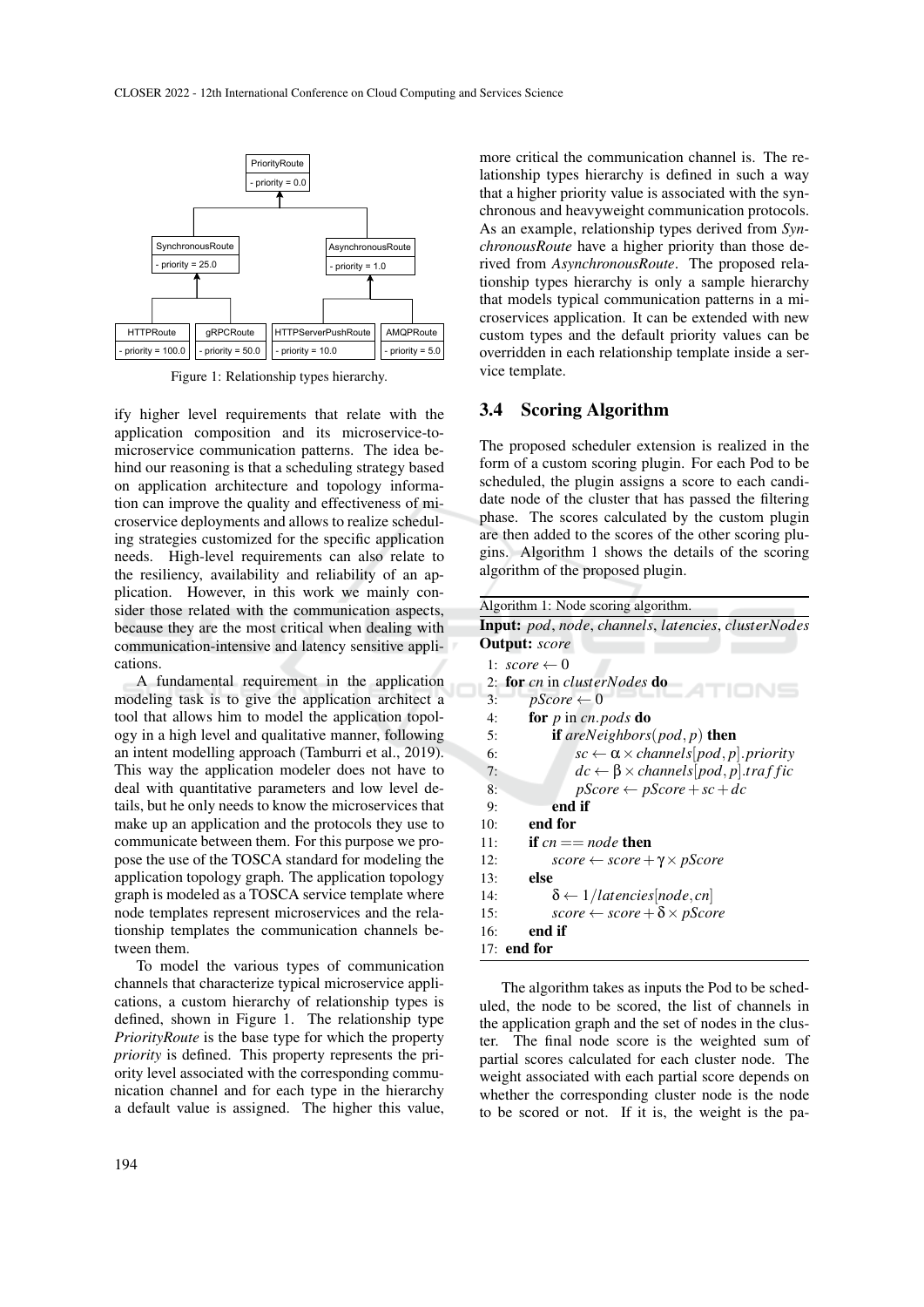

rameter  $\gamma$ . If it is not, the weight is represented by the inverse of the network latency, averaged over a configurable time period, between the corresponding cluster node and the node to be scored. Each partial score is calculated by adding together the communication affinities between the Pods deployed on the corresponding cluster node and the Pod to be scheduled. The communication affinity between two Pods is represented by the sum of a static contribution and a dynamic contribution. The static contribution is the product between a parameter  $\alpha$  and the priority value associated with the communication channel between the microservices of the two Pods. The dynamic contribution is the product between a parameter β and the amount of traffic, averaged over a configurable time period, exchanged between the microservices of the two Pods.

The scoring algorithm assigns a score to each node so that the Pod to be scheduled is deployed on the node, or in a nearby node in terms of network latency, on which the microservices with which the Pod has the greatest communication affinity are executed. By tuning parameters  $\alpha$  and  $\beta$ , it is possible to modify the contribution on the final node score due to the communication channels priority level and the run-time traffic exchanged between microservices respectively. By giving a higher value to the parameter  $\alpha$ , scheduling decisions are mainly influenced by the communication protocols rather than by the amount of traffic exchanged between microservices. On the other hand, by increasing the value of the β parameter, the traffic history takes on greater importance than the type of communication. Similarly, increasing the value of the parameter  $\gamma$  increases the probability that a Pod will be scheduled in the same node where the microservices with which the Pod has the greatest communication affinity are deployed.

## 4 PROTOTYPE IMPLEMENTATION

Figure 2 shows the deployment architecture of the proposed scheduler extension and the components with which it interacts to make its scheduling decisions. The scheduler extension is executed as a secondary scheduler that is deployed together with the default one. This custom scheduler extends the base Kubernetes scheduler by implementing a scoring plugin written in the Go language. To establish node scores, the plugin uses run-time cluster and application metrics and application topology graph information. Run-time metrics are periodically queried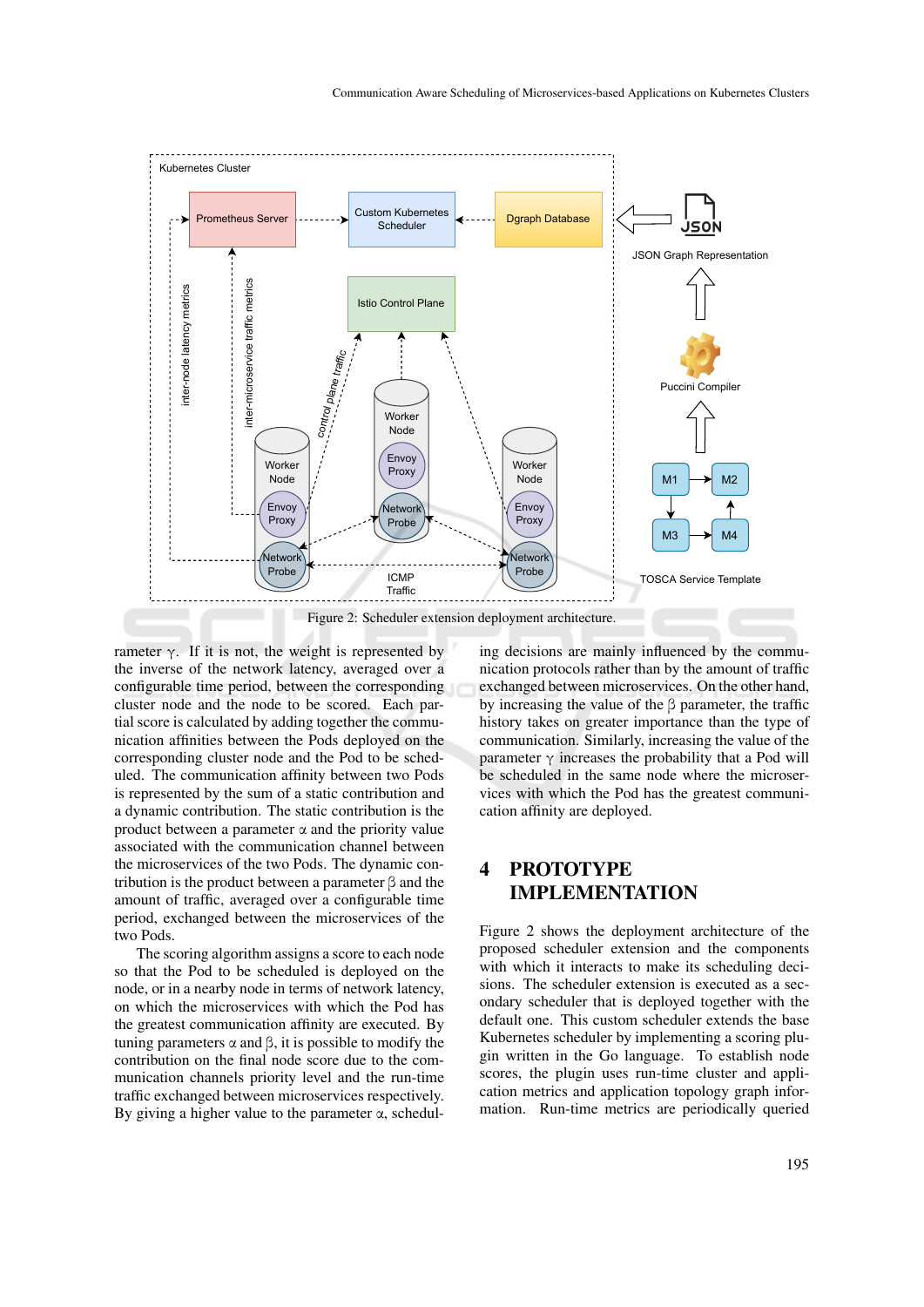from a Prometheus<sup>3</sup> server by using the Prometheus Go client library<sup>4</sup>. Topology graph information are queried for each Pod to schedule from a Dgraph<sup>5</sup> database by using the Dgraph Go client library<sup>6</sup>. The topology graph of an application is stored in the Dgraph database starting from a JSON representation of the graph. This representation is obtained by compiling the TOSCA service template of the application with the Puccini compiler<sup>7</sup>.

The Puccini tool also defines a TOSCA profile for Kubernetes that we extend to define the custom relationship types hierarchy described in Section 3.3. In particular, this profile defines the *Service* node type that we use to model a generic microservice. This node type exposes the capabilities *metadata*, *service* and *deployment*, whose types are *Metadata*, *Service* and *Deployment* respectively. Furthermore, a *route* requirement is defined, whose instances can be associated with *Service* capabilities of other *Service* node templates. The association between *route* requirement instances and *Service* capabilities can be done through *Route* relationship templates. The *Route* relationship type is the base type extended by our custom relationship types hierarchy.

Inter-node latency metrics are collected by network probes deployed in each node of the cluster as Pods of a DaemonSet. Each network probe pings periodically all the nodes in the cluster and export the latency metrics to the Prometheus server. Microserviceto-microservice traffic metrics are collected and exported to the Prometheus server by Envoy proxies executed in each application Pod. Envoy proxies are automatically injected as sidecar containers in each Pod by the Istio framework whose control plane is deployed in the cluster.

#### 5 USE CASE

This section illustrates an example of how the proposed Kubernetes scheduler extension operates when dealing with the placement of the Pods of a typical microservices-based application whose components communicate with each other through both synchronous and asynchronous channels.

The use case shows in a qualitative way how, unlike the default Kubernetes scheduler, the proposed scheduler extension takes into account cluster network conditions and microservices communication

<sup>4</sup>https://github.com/prometheus/client golang



Figure 3: Sample Kubernetes cluster.



Figure 4: Sample application TOSCA service template.

affinities in order to optimize the placement of application Pods. Considering network state and application communication requirements is critical in the context of Cloud-to-Edge cluster deployments where node-to-node latencies are not negligible.

In this scenario we consider a geographically distributed Kubernetes cluster of four nodes shown in Figure 3. We assume for simplicity that mean nodeto-node latencies (shown in the figure) do not change over time. Figure 4 shows the TOSCA service template of a sample messaging application whose components are configured to be scheduled by a secondary scheduler that implements the proposed custom plugin. This application consists of different microservices, modeled as node templates, that commu-

<sup>3</sup>https://prometheus.io

<sup>5</sup>https://dgraph.io

<sup>6</sup>https://github.com/dgraph-io/dgo

<sup>7</sup>https://puccini.cloud/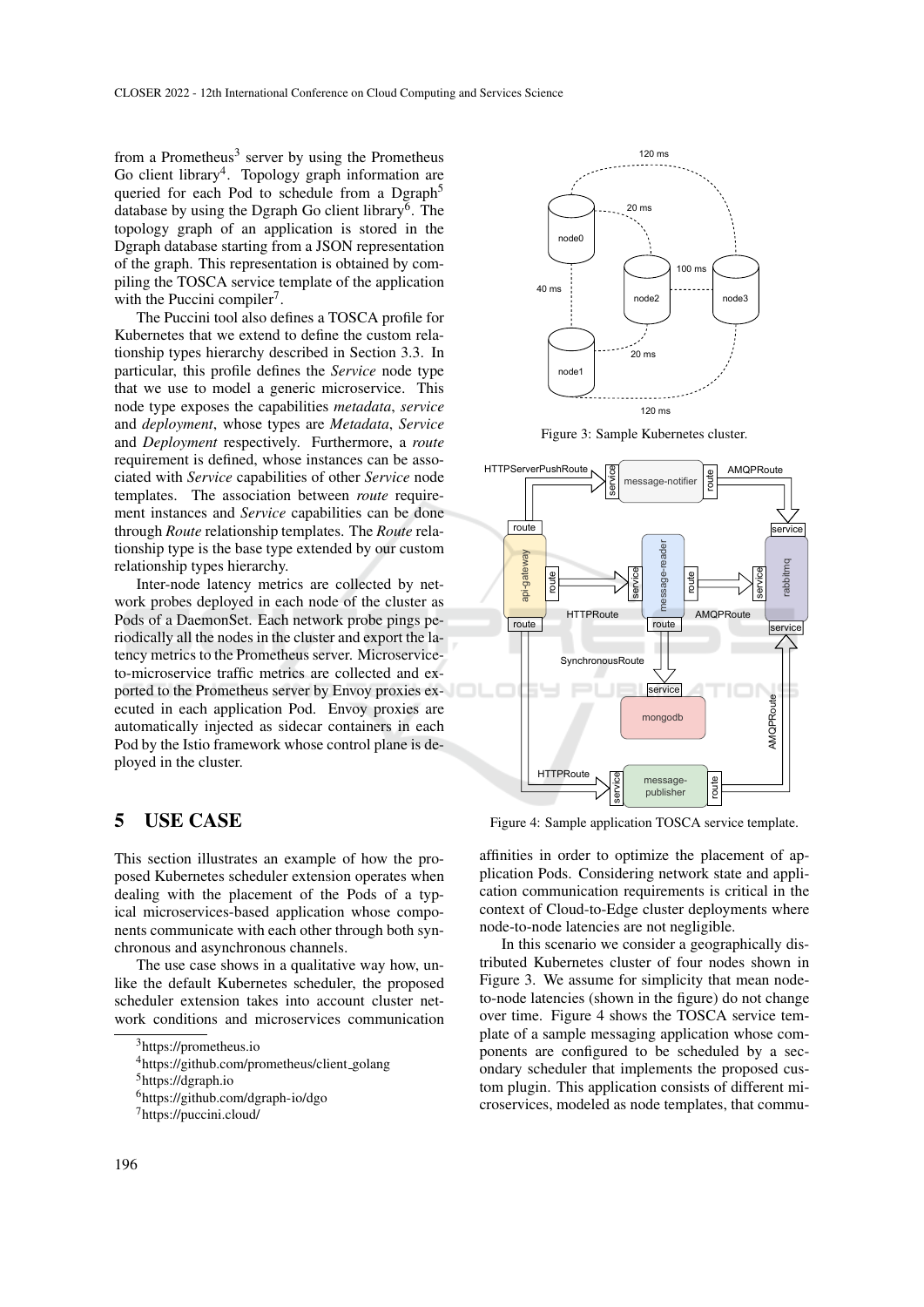nicate with each other through various types of communication channels, modeled as relationship templates. Each node template is an instance of the *Service* node type, defined in the Puccini TOSCA profile, and each relationship template, that associates a *route* requirement with a *service* capability, is an instance of one of the relationship types presented in Section 3.3. The *message-publisher* service receives text messages from users through HTTP requests and publishes them to the *rabbitmq* broker. The *message-reader* service receives messages from the broker and stores them in the *mongodb* database. These messages are then returned to users when the *message-reader* service receives HTTP requests. The *message-notifier* service receives messages from the broker and publishes them in the body of Server Sent Events (SSE) sent through the HTTP/2 Server Push protocol. The *message-publisher*, *message-reader* and *message-notifier* services are exposed to external users through the *api-gateway* service.

For the custom plugin to function correctly it is necessary to deploy first the metrics server, in this case a Prometheus server, the network probes in each node as a DaemonSet and the graph database, in this case a Dgraph database. Then the graph representation of the sample application needs to be stored on the Dgraph database. This representation is obtained by compiling the TOSCA service template of the sample application using the Puccini compiler and its TOSCA profile for Kubernetes extended with our relationship types hierarchy.

For the presented sample scenario we assume that cluster nodes have 4GB of RAM and all microservices Pods requires 1.5GB of RAM, except for the *rabbitmq* service that requests 3GB of RAM. This way a maximum of two application Pods can be deployed on the same cluster node and the *rabbitmq* service Pods can be deployed on nodes where no other Pods are executed. Assuming that the sample application has not been executed yet and the scheduling queue contains Pods for the services *rabbitmq*, *mongodb*, *message-notifier*, *message-reader*, *message-publisher* and *api-gateway* in the specified order, the proposed scheduler plugin assigns node scores in the following way.

For the *rabbitmq* Pod the plugin assigns the minimum score to all nodes because no other dependent Pod is deployed on the cluster. Suppose the *rabbitmq* Pod is scheduled on *node3*, so no other Pods can be scheduled on that node for the assumptions we made earlier. In the same way, for the *mongodb* Pod the same score is assigned to all nodes, so we suppose it is scheduled on *node2*. For the *message-notifier* Pod, the maximum score is assigned to *node2* because this



Figure 5: Sample application microservices placement.

is the closest node to *node3* where the *rabbitmq* service is deployed. This way the remaining Pods can be scheduled only on nodes *node0* and *node1*. When scheduling the *message-reader* Pod, the custom plugin assigns the same scores to *node0* and *node1*, because they have the same network distance to node2 and *node3*, where *mongodb* and *rabbitmq* Pods are deployed respectively. Suppose the *message-reader* is scheduled on *node1*. In the same way, for the *message-publisher* Pod the same score is assigned to both nodes, and for node load balancing reasons this Pod is deployed on *node0*. Finally, for the same reasons the *api-gateway* Pod can be indifferently scheduled on *node0* and *node1*, and we suppose that it is deployed on the latter. 5 shows the resulting placement of the sample application microservices.

At run-time, traffic amount exchanged between microservices is collected by the metrics server, in such a way that the custom plugin can use this information for future node scoring phases. Assuming that the *message-publisher* service receives a higher HTTP request load than that of *message-reader* service, the communication affinity between the *apigateway* service and the *message-publisher* service becomes higher than the affinity between the *apigateway* service and the *message-reader* service. If a new Pod for the *api-gateway* service is created (because for example of a failure of the actual Pod, a rolling update or an horizontal scaling), the custom plugin assigns a higher score to *node0* during the scoring phase of its scheduling cycle. This way, if the *api-gateway* Pod is placed on *node0*, mean response time experimented by external users when publishing messages is reduced.